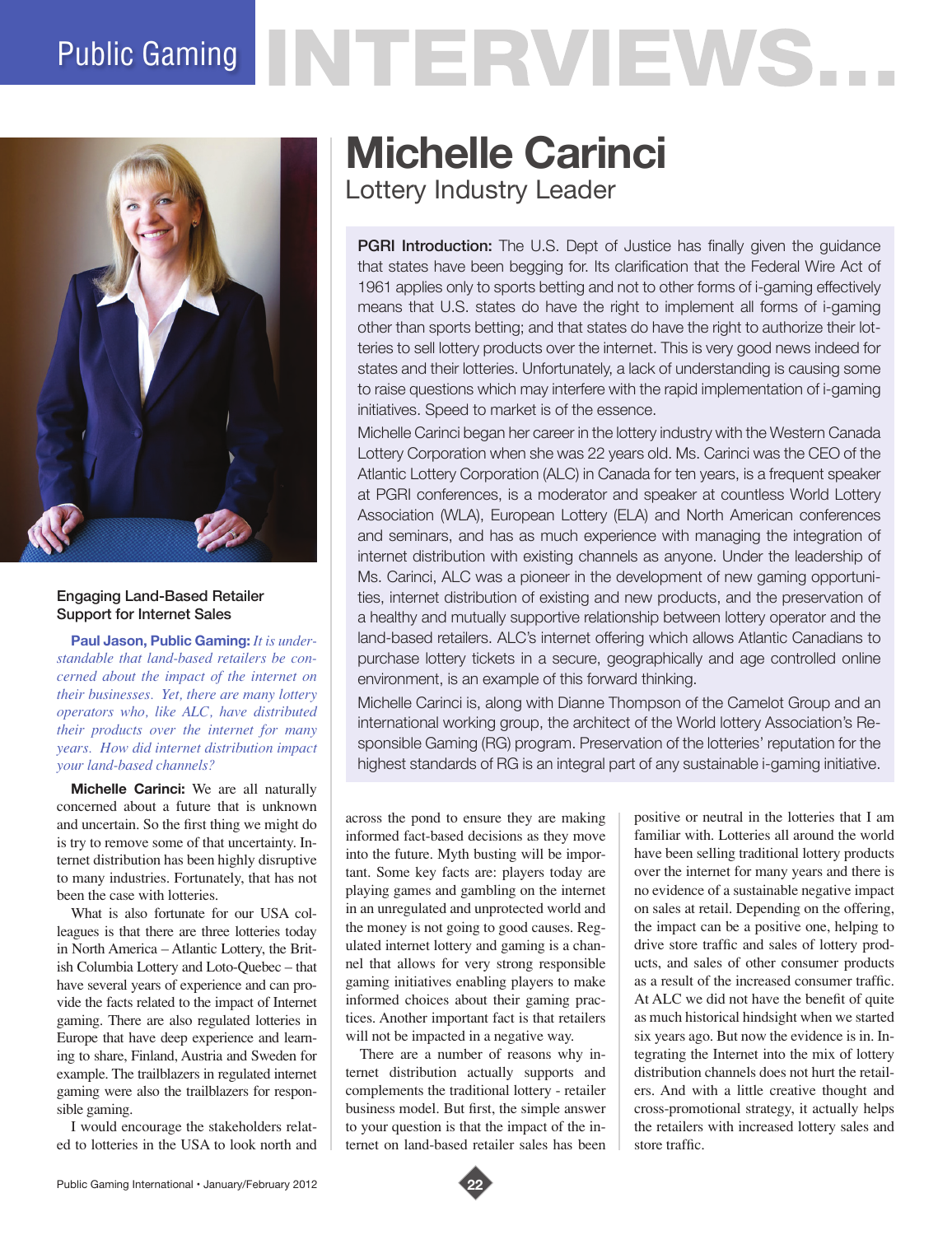### *How did you engage the support of your retailers in the beginning?*

**M. Carinci:** Back then, our first order of action was to be certain that age verification and geo-location functions were extremely reliable. The reputation of the lottery depends on that, which makes it mission-critical. The technology has been in place for over a decade now, is used by many lotteries all over the world, and is proven to be reliable. Our second order of action was to make sure our retailers are engaged and motivated to support our efforts to sell products over the internet. Along with reputation and brand value, the land-based retail network is lotteries' most valuable asset. We were not going to do anything to hurt that relationship. But we are also not going to let a lack of understanding impede progress and increased funding for our beneficiaries. It turns out that there is no conflict between the two because the internet can drive sales and profits for both the lottery and the retailer. It is true that a thoughtful plan is needed to communicate and convince the retailers of the commitment to that partnership and to protecting the earnings of lottery retailers.

#### *What did you do to make sure that the sales and profits of your retailers stayed on a positive trend-line?*

**M. Carinci:** It is important to make a couple of key points first to create some context for those considering offering lotteries and gaming on the internet.

The majority of current players are not looking to replace their lottery experience at retail by moving to the internet. Internet players are typically looking for a different social and gaming experience than what the lottery offers at retail. This will vary somewhat from between markets, but draw games represent a very small percentage of the internet gaming pie, one or two percent, on the other hand those offering sports betting will see doubledigit percentages and once interactive social games like multi-player bingo are added to the portfolio there is significant activity. Lottery games offered at retail today will not be noticeably cannibalized. The sales will be incremental.

My second point is that mature lotteries around the globe have experienced a slow but steady decrease in their core player base over the past years. One of the reasons is lifestyle changes that changed the frequency of retail visits. The internet offers the lottery the opportunity to acquire those lapsed players and drive retail sales at the same time.

At ALC it was decided to introduce existing lottery products first, the same products that are sold at retail. The more interactive and social new game styles that have more appeal to the internet gamer, was part of the second phase of the plan. To engage the support and cooperation of our retailers from the beginning was very important to sustaining the existing strong relationships. The goal was to target lapsed players, preserve the earnings of the retailers, and gain insights into this new world of digital. Maximizing the impact on sales was not the short-term goal, how we sell was always more important than how much we sell. So our strategy was not to target players who were already engaged in playing at retail. In fact, it was the opposite. We knew there was a group of consumers that was more active on the internet, not playing at retail, and that many were lapsed lottery players. That is who we targeted.

The goal of increasing sales to lapsed or otherwise inactive consumers groups was also the solution to avoid cannibalizing the retailer business. No big media campaign. It was all online advertising with no mass media. I would interject to say that this would be a more conservative approach than most operators would want to do today. With the benefit of seeing what works and what doesn't, it would be easy to accelerate the entire process, and actually deliver more benefits faster to your retailer constituents. But this is what we did six years ago. Retail sales were tracked and surveys were conducted. The majority of play at the outset was from lapsed players and sales were incremental.

#### *I can see how that approach would minimize cannibalization of retailer sales. But how does it drive lottery sales and store traffic in a positive way?*

**M. Carinci:** We used a "web-cash" or "ecash" tool. In order to play on the internet, the player is required to buy this web-cash for the first transaction at the retail store. The retailer is paid their normal 5% commission on that sale. Then, once the player is registered and in the system, they have the option of depositing funds directly from their account to the lottery or to return to the store to buy web-cash. The players do not have to return to the retailers if they do not want to. What's interesting is that as of last spring, several years later, over 40% of the players go back to retail to buy webcash. So the retailer is still benefiting from the purchase of the web-cash and the internet play. I would expect that at least some of the players who are attracted by way of online banner advertising, and directed to go to the retail store to buy web-cash, in many cases are consumers who were not already going into the store. We were surprised at the percentage of online players that chose to return to the retailer to buy web-cash. The web-cash system was driving new consumers into the store and moreover, these players who come in to buy web-cash often ended up making impulse purchases of other consumer products, or an Instant scratcher or some other lottery product while they were there.

The main thing is, our studies indicated that the majority of the players who bought online were not previously buying at retail. Retailers did not lose lottery sales, and they did gain new customers.

Training, education and communication with retailers is critical to success. Helping them to understand the benefits with facts and how to take full advantage of the increased selling opportunities is important to sustain that healthy partnership which has been the lottery's bread and butter for years. Too, webcash is only a tool, and is not a necessary component for an effective retailer engagement program. Many operators do not use e-cash and the results speak for themselves. BCLC, for instance, does not use web-cash and its retail network continues to be strong even while its internet sales are increasing. Retailers are key to the continuing success of lotteries, so gaining their active support is imperative. There are lots of different approaches to accomplishing that.

*Wouldn't the retailer still be concerned that internet distribution would redefine the lottery's relationship with the consumer in ways that might end up hurting them? Wouldn't they feel vulnerable for losing control of their customer?* 

**M. Carinci:** I understand this concern and that is why communicating fact-based information based on the actual experience of others is so important while lotteries venture into new territory. First, nobody really has control over the customer. Consumers have choices and they expect to have options. All of us, lottery operator and retail store proprietor alike, need to be flexible and open-minded to deliver optimal value and convenience to the consumer. Second, retail continues to be very strong, and not just with the proverbial core player. While consumers are active on the internet, and it is clear that consumers will continue to shop at retail for a different experience. That is where cross promotion between channels can take advantage of both experiences. Third, internet sales remain a fraction of overall lottery retail product sales. Retail will continue to get the vast majority of draw games. Depending on the introduction and execution, the internet can be a tremendous tool to promote visits and sales at retail and retail can promote sales on the internet. There are lots of options!

We have been focusing on integrating internet into the distribution of the existing traditional lottery products. Massively multi-